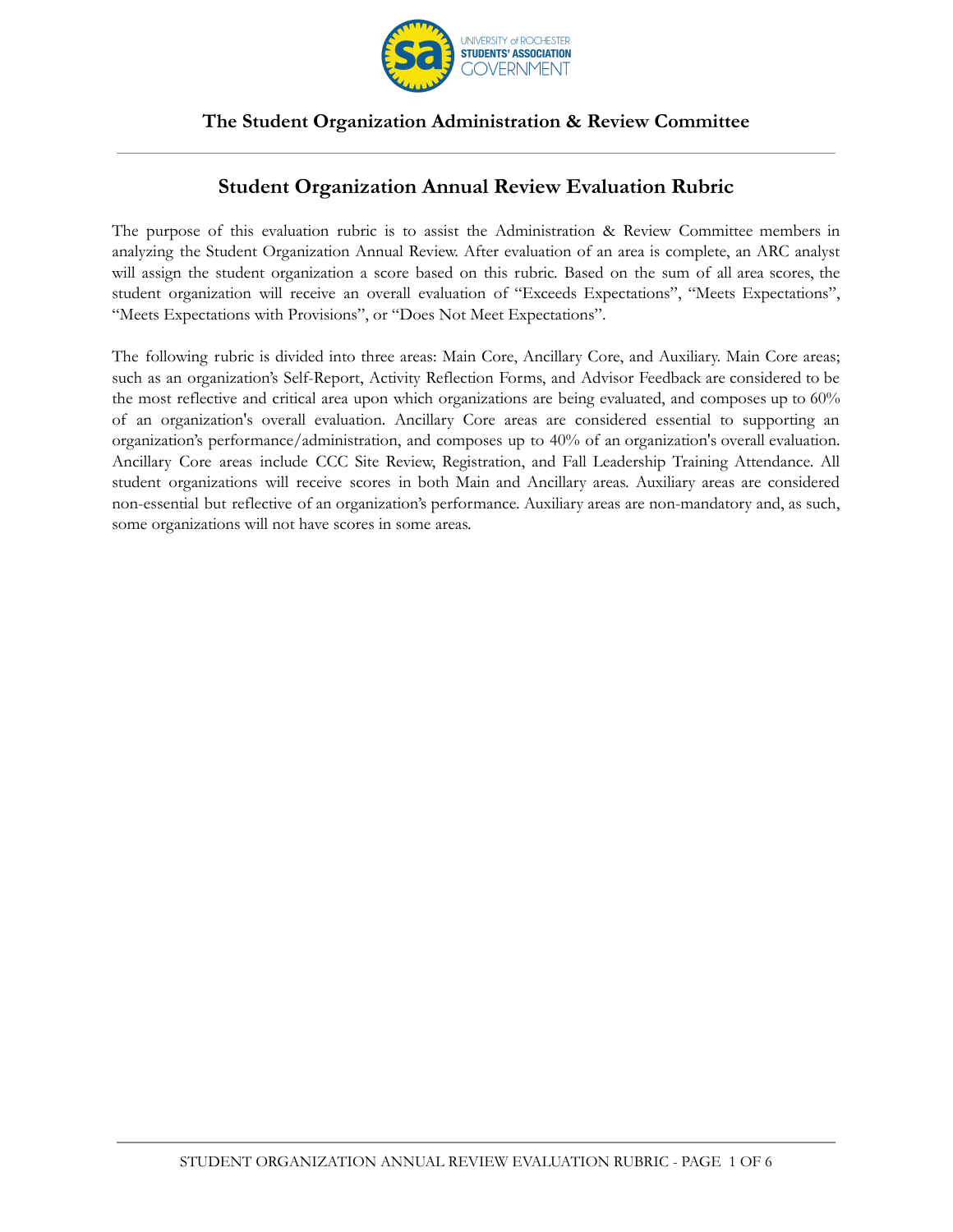

# **Main Core Areas**

### **The Self-Report**

In order to receive an evaluation of "Exceeds Expectations":

- Include a full and detailed explanation of how the organization met its mission.
- Show transitionary processes which include both documents and a shadow period.
- Detailed examples of attempted member recruitment and retention strategies.
- Demonstrate that performed activities are appropriate to the organization's mission, and go above and beyond in how they have impacted campus with specific examples given.
- Show greatest accomplishments/challenges, which are unique and clearly articulated.
- Explains how affiliates support organization (if applicable).
- Submitted on time.

In order to receive an evaluation of "Meets Expectations":

- Answer all questions appropriately.
- Include an explanation of how the organization met its mission, but lacks full detail.
- Show transitionary processes which include either documents (and upload the documents with the SOAR) or a shadow period.
- Indicate an appropriate level of member engagement opportunities for the mission category.
- Indicate an average level of member recruitment and retention strategies.
- Demonstrate that performed activities are appropriate to their mission with specific examples given.
- Show greatest accomplishments/challenges which are clearly articulated.
- Meets minimum member number for activity size.
- Submitted on time.

In order to receive an evaluation of "Meets Expectations with Provisions":

- Answer all questions, though some questions may not be fully answered or answers cannot be understood.
- Answer the officer transition question with "Other", but does not include an explanation.
- Indicate minimal member recruitment and little or no retention strategies.
- Demonstrate that performed activities are not aligned with mission or no specific examples are given.
- Show greatest accomplishments/challenges, but are not clear or specific.
- Has an affiliate, but does not include information in self-report.
- Failed to submit self-report on time.

In order to receive an evaluation of "Does Not Meet Expectations":

- Does not explain how the organization met its mission.
- Show that neither transition documents or a shadow period are incorporated into the transition process.
- Indicate the organization does not have at least 6 active members, or the minimum number of members indicated on the organization's Resource Agreement.
- Indicate the organization has affiliates but there is no representation on the parent's executive board.
- Indicate no member recruitment and retention strategies.
- Demonstrate a lack of activities, general member meetings or no articulation of activities.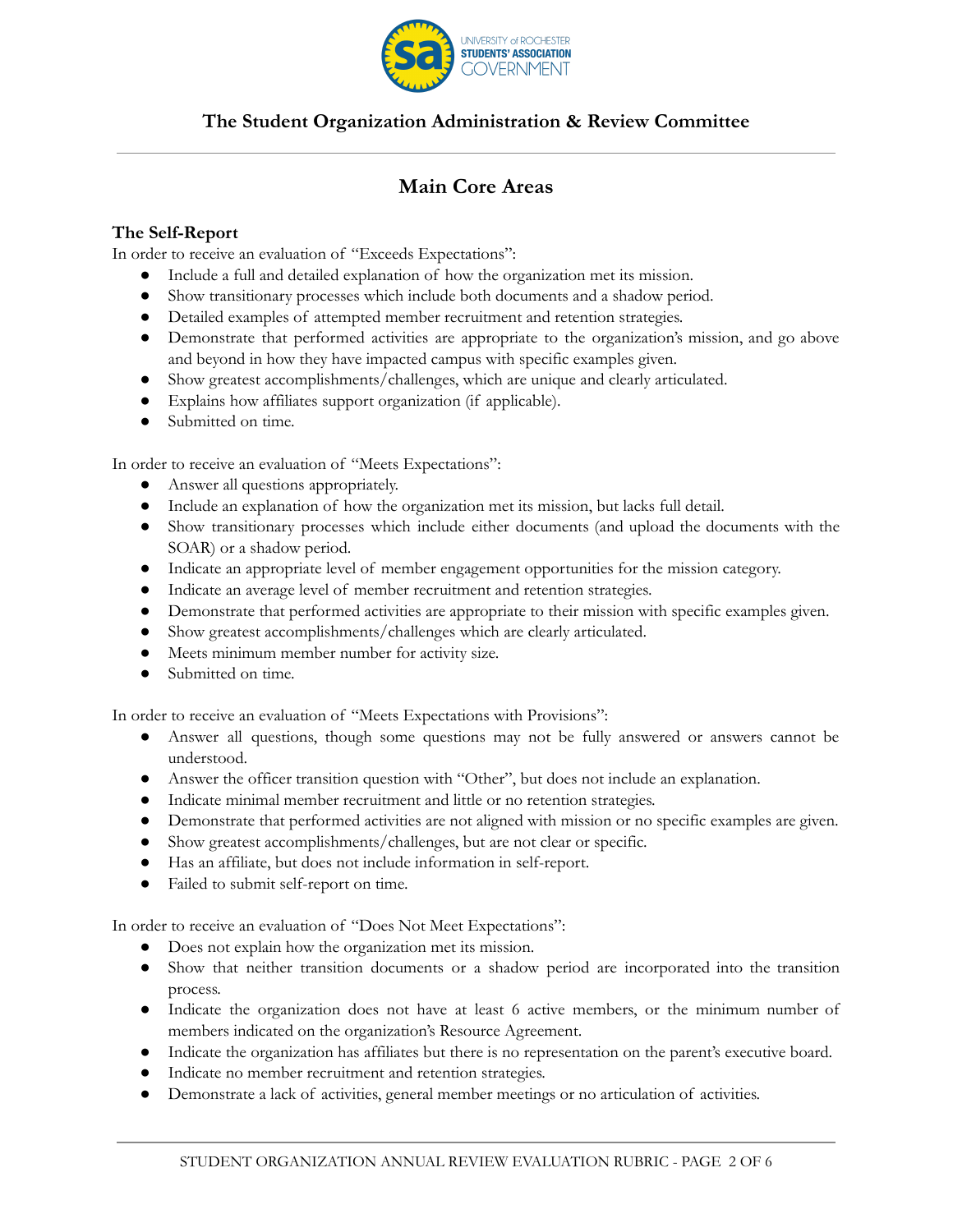

- Show greatest accomplishment/challenges but did not articulate a plan to overcome them.
- Failed to submit self-report on time.

Any active organization which failed to submit a self-report will receive a "Does Not Meet Expectations" for the Self-Report evaluation.

#### **Activity Reflection Forms**

### **One activity reflection form may be submitted to summarize all general member meetings, rehearsals, or other ongoing semester long activities.**

In order to receive an evaluation of "Exceeds Expectations":

- Demonstrate effective utilization of its past activity reflection forms, or plans to utilize in the future, to better the organization and improve upon its programming/campus impact.
- Ensure the number of activity reflection form(s) submitted through CCC is appropriate for the activities registered.

In order to receive an evaluation of "Meets Expectations":

- Ensure the number of activity reflection form(s) submitted through CCC is appropriate for the activities registered.
- Completed activity reflections demonstrate an analysis of assessed activities.

In order to receive an evaluation of "Meets Expectations with Provisions":

- Have completed activity reflection form(s), but did not adequately reflect on the activities being assessed.
- Number of activity reflection forms does not match the number of activities the organization held.
- Have event reflections, but none for general interest/member meetings or rehearsals.

In order to receive an evaluation of "Does Not Meet Expectations":

- Does not have activity reflection forms for events mentioned in the self-report.
- No activity reflection forms are submitted.

#### **Advisor Feedback**

Advisor Feedback is gathered independently by Wilson Commons Student Activities from the student organizations' Primary Advisor, and is provided to the Administration & Review Committee. Every organization will be assigned an evaluation of "Exceeds Expectations", "Meets Expectations", "Meets Expectations with Provisions", or "Does Not Meet Expectations" by their Primary Advisor.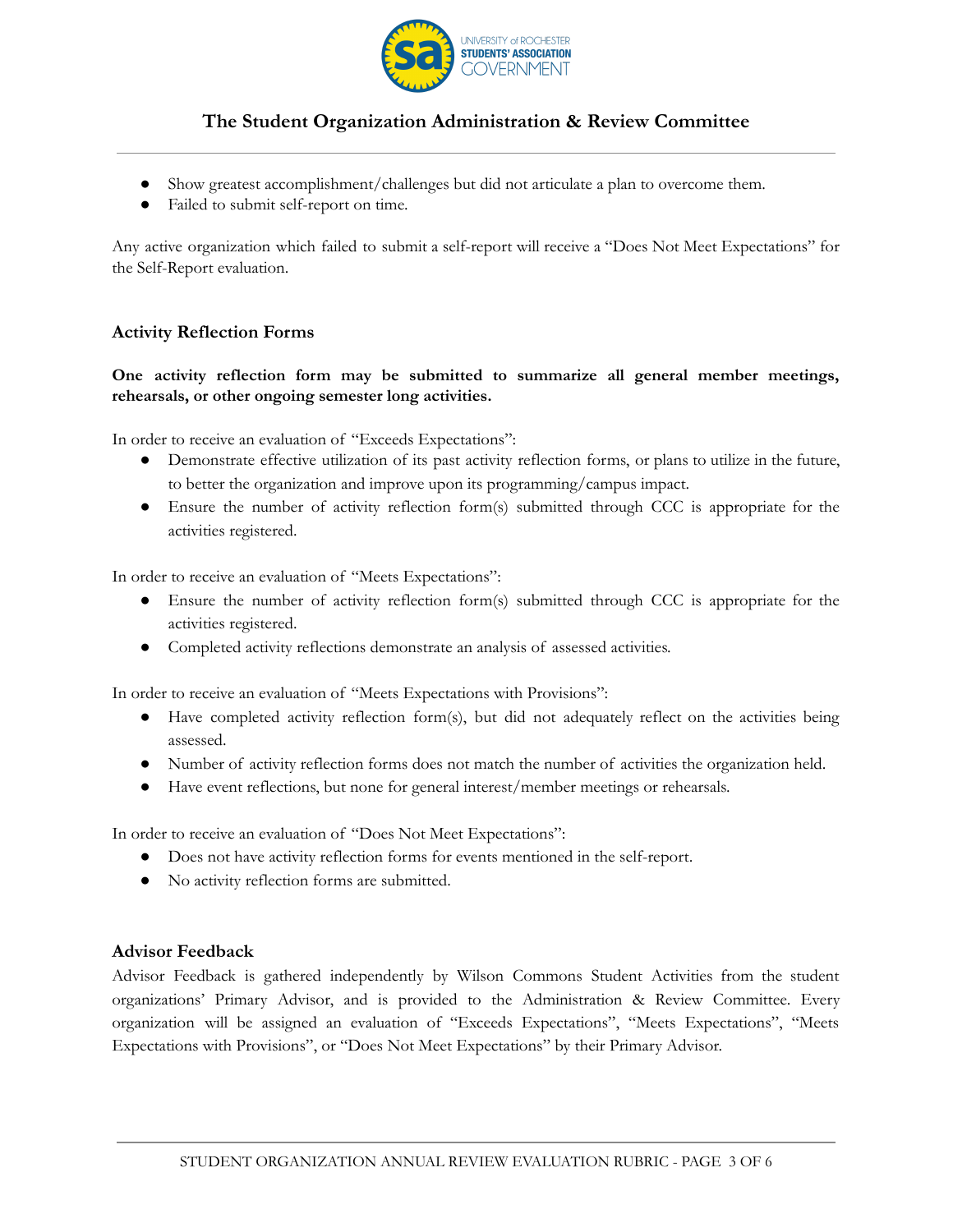

### **Main Core Areas Evaluation and Point Scheme**

Any organization which failed to submit a self-report on time will not be eligible to receive an "Exceeds Expectations" for the overall evaluation, regardless of the final score total.

Any organization which failed to submit a self-report will automatically receive a "Does Not Meet Expectations" for the overall evaluation, regardless of the final score total.

Any organization which receives an evaluation of "Does Not Meet Expectations" in any one of the main core areas, shall not be eligible to receive either "Exceeds Expectations" or "Meets Expectations" for the overall evaluation, regardless of the final score total.

Any organization that failed to attend either the Fall Leadership Training Business Manager Session (or Makeup Business Manager Session) or ended the fiscal year with a negative balance, will not be eligible to receive an "Exceeds Expectations" for the overall evaluation, regardless of the final score.

*Exceeds Expectations: 20 Points Meets Expectations: 15 Points*

*Meets Expectations with Provisions: 10 Points Does Not Meet Expectations: 0 Points*

## **Ancillary Core Areas**

### **CCC Site Review**

- The organization's name, mission, and officers are updated: 3 points
- The organization's group cover photo on their group page is updated (not the default photo of Wilson Commons): 2 points
- The organization has a logo image uploaded: 3 points
- The organization's website does not have any placeholder text: 3 points
- The organization's tagline and primary website image are unique (not the provided image or text): 2 points
- All officers have a profile image: 2 points

#### **Registration**

- The organization completed the annual registration on time: 10 points
- The organization completed the annual registration late: 5 points
- The organization did not complete the annual registration: 0 points

#### **Fall Leadership Training**

- The organization sent 2 or more officers to the Fall Leadership Training: 15 points
- The organization sent 1 officer to the Fall Leadership Training: 10 points
- The organization did not send any officers to the Fall Leadership Training: 0 points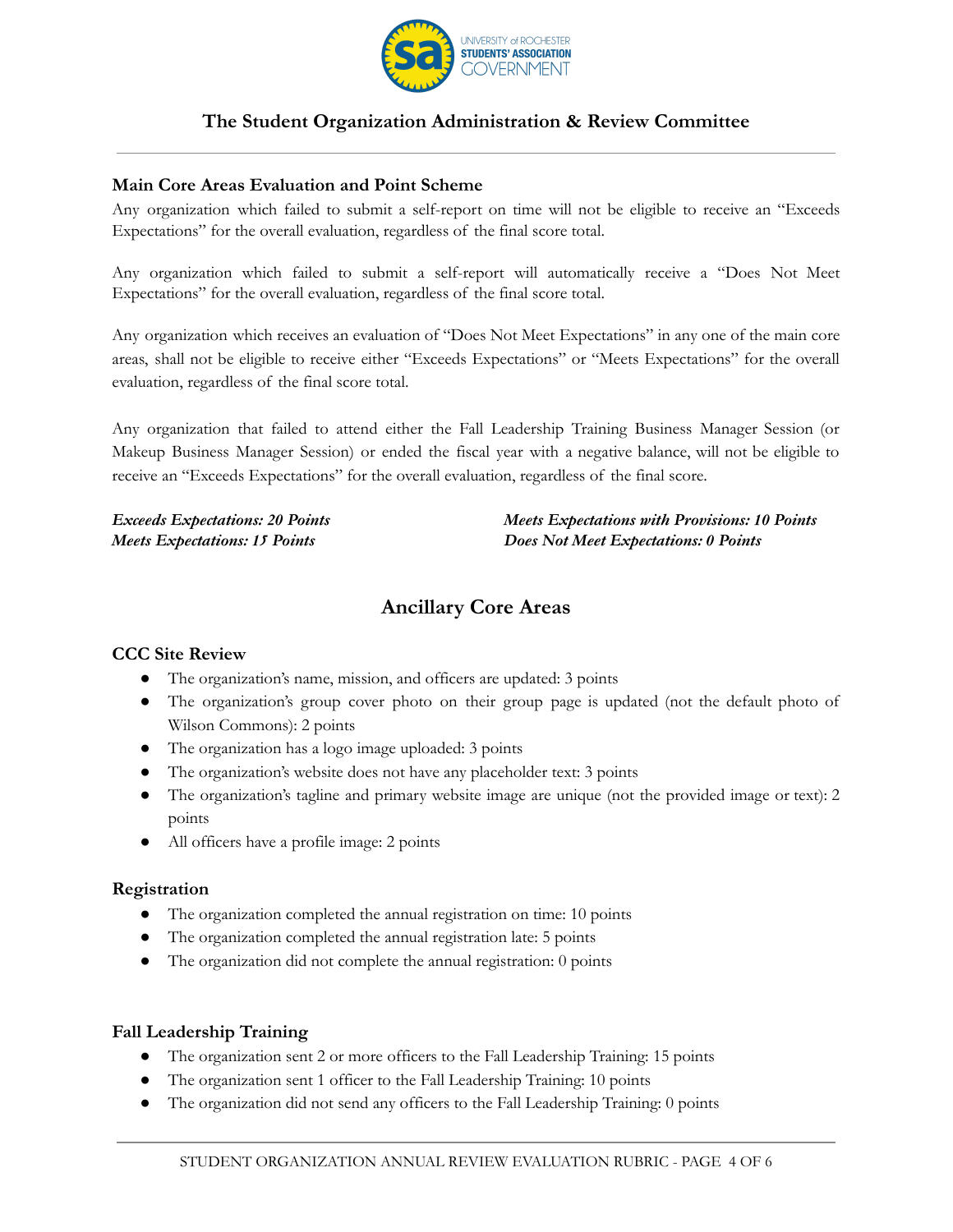

### **Ancillary Core Areas Evaluation**

Any organization which fails to receive any points in any one of the ancillary core areas shall not be eligible to receive "Exceeds Expectations" for the overall evaluation, regardless of the final score total.

# **Axillary Core Areas**

#### **Activities Fair Attendance**

- The organization attended both the September 2021 and January 2021 Activities Fair: 6 points
- The organization attended either the September 2021 or January 2021 Activities Fair: 3 points
- The organization did not attend either Activities Fair: 0 points

#### **ARC Violations**

Organizations which have been issued violations by the Administration & Review Committee will have a negative score assigned based on the type of violation received.

- Administrative Warning: -5 points
- Administrative Probation: -10 points
- Administrative Suspension: -15 points
- Loss of Privileges: -8 points

### **SAAC Violations**

Organizations which have been issued violations by the Students' Association Appropriations Committee will have a negative score assigned based on the type of violation received.

- Repeated failure to adhere to SOFO policies and guidelines related to procurement (including all travel-related expenses, credit card purchases, etc.): -3 points
- Missing Receipt: -2 points
- Late Credit Card: -2 points